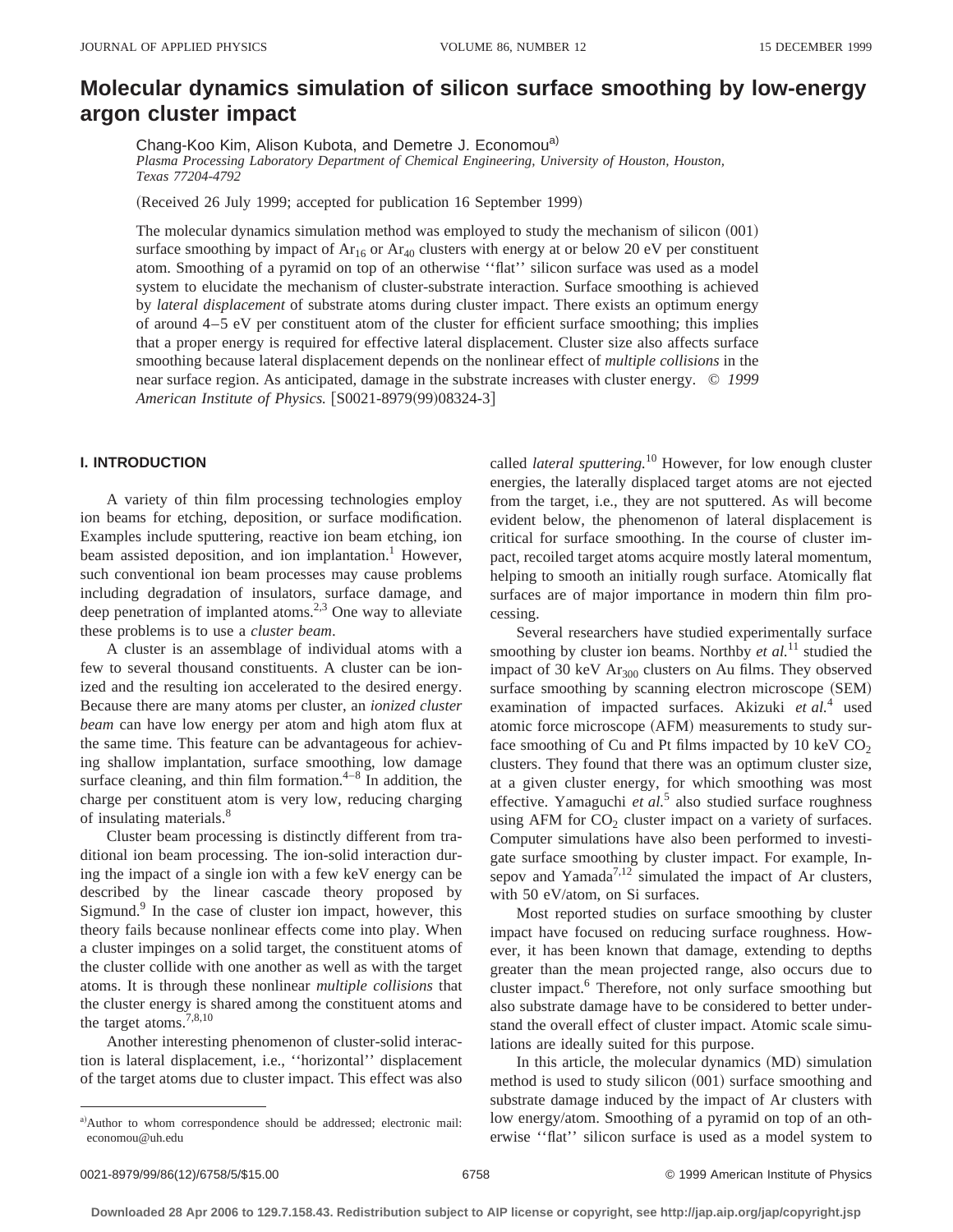elucidate the mechanism of cluster-substrate interaction. The system behavior is described by the value of surface roughness, the number of disordered substrate atoms, and the formation of ''damage'' in the substrate for various cluster sizes and energies. MD is the appropriate method for this study because the positions and momenta of projectiles and target atoms can be followed, and the effect of multiple collisions and lateral displacement ascertained.

## **II. MOLECULAR DYNAMICS SIMULATION PROCEDURE**

#### **A. Interatomic potentials**

*m*

Molecular dynamics is a deterministic simulation method which follows the trajectory of individual atoms by solving Newton's equation of motion,

$$
n\frac{d\mathbf{v}}{dt} = \mathbf{F},\tag{1}
$$

$$
\mathbf{F} = -\nabla \phi \tag{2}
$$

for each atom in the system. **F** is the force experienced by an atom, and *m* and **v** are the mass and velocity of that atom. The force is calculated as the spatial gradient of the potential field,  $\phi$ . In this study, the Stillinger–Weber (SW) potential, which consists of two-body and three-body contributions, was used for  $Si-Si$  interactions.<sup>13</sup> It is known that this potential describes the properties of crystalline silicon fairly well and stabilizes the  $(2\times1)$  reconstruction on the Si $(001)$ surface.<sup>14,15</sup> Following Kubota *et al.*,<sup>15</sup> the Moliére potential was used for Si–Ar interactions with an effective screening length of 0.8853 times the Firsov value. The Lennard-Jones (LJ) potential was chosen to describe Ar-Ar interactions with  $\sigma$ =3.405 Å and  $\epsilon$ =0.0104 eV.<sup>16</sup> This potential has been used widely to study melting and evaporation of Ar clusters,  $16,17$  and cluster–cluster collision dynamics.<sup>18</sup>

## **B. Target and cluster preparation and simulation procedures**

A pyramid-like structure was built on top of an otherwise "flat"  $Si(001)$  (2×1) reconstructed surface to serve as model roughness. The final cell consisted of 13 layers, with 338 atoms per layer, and four more layers on top forming the pyramid consisting of 43 atoms. There was a total of 4437 atoms in the cell. The bottom two layers were fixed in space. This cell was equilibrated at 300 K for 4 ps, and was used as the initial condition for cluster impacts. Figure  $1~(a)$  shows top and (b) side views of the computational cell. The width of the base of the pyramid is less than 1/3 of the width of the cell in both lateral  $(x \text{ and } y)$  directions to minimize edge effects. Figure  $1(a)$  shows that, excluding the pyramid, the silicon surface atoms maintain the  $(2\times1)$  reconstruction. Periodic boundary conditions were applied to the cell in the lateral directions. The Berendsen<sup>19</sup> heat removal method was used with a coupling constant of 10 fs. The velocity-Verlet scheme<sup>15,20</sup> was employed to obtain the positions and velocities of all atoms in the computational cell.

Ar clusters with either 16 or 40 atoms were prepared starting with an fcc lattice<sup>21</sup> with a lattice constant of  $\frac{1}{5.256}$ 



FIG. 1. (a)Top view and (b) side view of a Si $(001)$   $(2 \times 1)$  surface with a pyramidal protrusion on top used as the target.

Å, and removing corner atoms to obtain the desired cluster size. The resulting cluster was equilibrated at 50 K for 4 ps. The structures were very stable and maintained their total energy to seven significant figures for relatively long periods of time (10 ps). Figure 2 shows the (a)  $Ar_{16}$  and (b)  $Ar_{40}$ clusters used in this work.

The initial kinetic energy of  $Ar_{16}$  clusters was selected to be 1, 5, 10, or 20 eV/atom. The initial kinetic energy of  $Ar_{40}$ clusters was either 4 or 10 eV/atom. The cluster velocity was perpendicular to the base of the computational cell. Clusters were emitted from a distance of 4 Å above the pyramid apex. The computational cell shown in Fig. 1 was subjected to a series of impacts, each with a cluster having a specific energy and number of constituent atoms. Each of these impacts lasted 2 ps. It was verified that no significant change in the surface roughness occurred beyond 2 ps. The final lattice after a cluster impact was used as the initial condition lattice for the next impact. The effect of cluster size and energy on surface roughness and substrate damage evolution was thus studied.

#### **III. RESULTS AND DISCUSSION**

It is instructive to follow the events during the impact of an individual cluster; this sheds light on the mechanism of cluster-solid interaction. The events described below are not



FIG. 2. Representation of (a)  $Ar_{16}$  and (b)  $Ar_{40}$  clusters.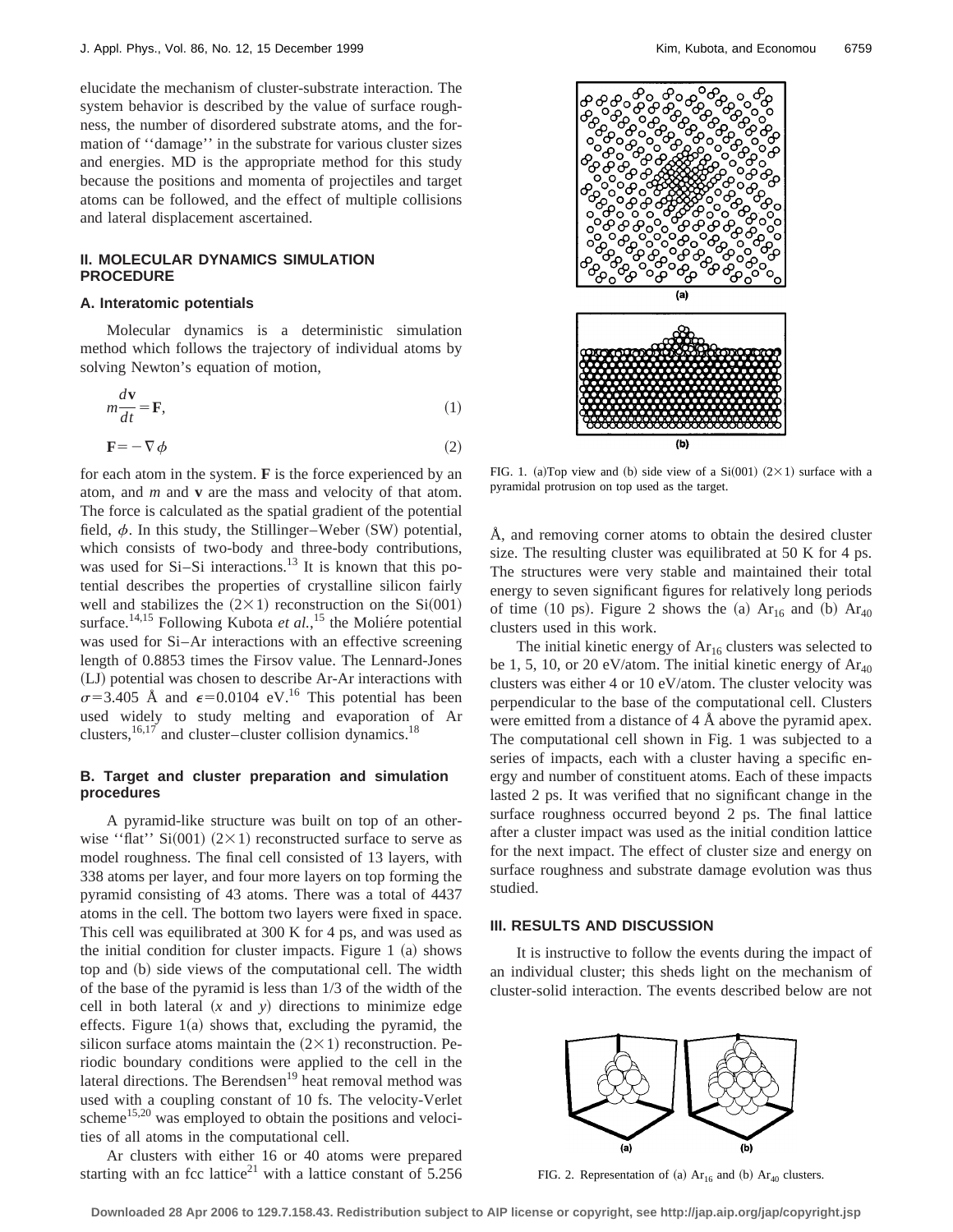

FIG. 3. Sequence of events as an  $Ar_{16}$  cluster with 10 eV/atom impinges on the surface of the cell shown in Fig. 1. Filled circles and open circles represent Ar and Si atoms, respectively.  $(a)$  0 ps,  $(b)$  0.115 ps,  $(c)$  0.268 ps,  $d)$  0.345 ps,  $(e)$  0.460 ps,  $(f)$  0.958 ps,  $(g)$  1.34 ps,  $(h)$  1.72 ps, and  $(i)$  4.02 ps.

specific to the individual case shown. Similar features were observed for other cluster sizes and energies.

Figure 3 is for an  $Ar_{16}$  cluster with 10 eV/atom impacting the lattice of Fig. 1. Filled and open circles represent Ar



FIG. 4. Time evolution of the surface roughness and the number of disordered Si atoms for an  $Ar_{16}$  cluster with 10 eV/atom impacting the cell shown in Fig. 1.

and Si atoms, respectively. As impact begins, the cluster compresses against the silicon pyramid which in turn starts to collapse [Fig.  $3(b)$ ]. A little later, the cluster disintegrates and some Ar atoms penetrate the Si substrate slightly [Figs.  $3(c)$ ,  $3(d)$ ]. Penetration would be larger for higher cluster energies. At time  $t=0.35$  ps [Fig. 3(d)], a hemispherical damaged region has formed in the substrate. The shape of this damaged region is characteristic of cluster impact, and it is very different than that due to a single ion impact. Seki *et al.*<sup>2</sup> discussed the mechanism of damage formation and suggested that the cluster energy is transferred to the substrate isotropically from the impact zone. It is interesting to note that the collapsed Si atoms are not ejected from the surface. In fact, sputtering did not occur under any of the impact cases studied. Instead, the substrate atoms are displaced laterally aiding in surface smoothing. However, the cluster-solid interaction does not end at this point.

As time elapses, Ar atoms that had previously penetrated the substrate are pushed out of the Si lattice by the Si–Ar repulsive potential [Fig.  $3(e)$ ]. Around the same time, the damaged region inside the substrate is partly repaired, but some new topography is created out of the temporarily ''flattened'' surface [compare Fig. 3(f) to 3(e)]. However, the roughness of this uneven surface is much lower than that of the pyramid on the initial surface. The surface roughness does not change significantly beyond  $\sim$  2 ps [compare Figs.  $3(g)$  to  $3(i)$ , see also Fig. 4 below]. It is by the mechanisms of multiple collisions and lateral displacement that a rough surface is smoothed by low energy cluster impact.

The surface roughness was calculated at each time step as follows. An *x*-*y* cross section of the computational cell was divided into  $(N \times M)$  subcells and the surface roughness was expressed as the variance *R*,

$$
R = \left(\frac{1}{NM} \sum_{i}^{N} \sum_{j}^{M} (h_{ij} - h_{av})^{2}\right)^{1/2}
$$
 (3)

with

$$
h_{\rm av} = \frac{1}{NM} \sum_{i}^{N} \sum_{j}^{M} h_{ij}, \tag{4}
$$

**Downloaded 28 Apr 2006 to 129.7.158.43. Redistribution subject to AIP license or copyright, see http://jap.aip.org/jap/copyright.jsp**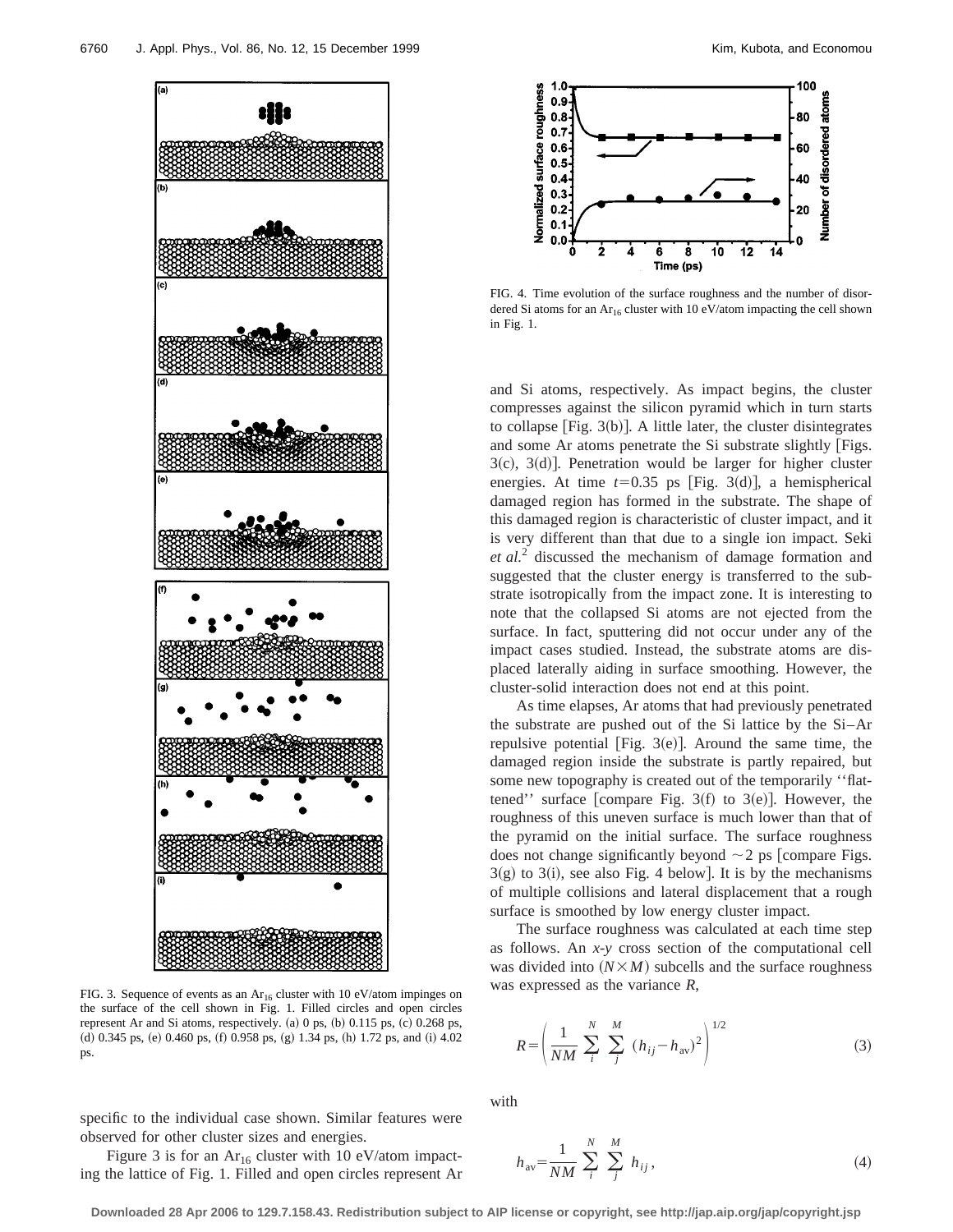

FIG. 5. Time evolution of the surface roughness for a series of impacts by Ar<sub>16</sub> clusters with 10 eV/atom. Initial cell was that of Fig. 1.

where  $h_{ij}$  is the "height" of the *i*th row and *j*th column, *N* is the number of rows, and *M* is the number of columns of the cross section of the computational cell. The height of the *ij*-subcell was defined as the *z* coordinate of that atom in the subcell which was furthest away from an arbitrary reference plane.

Figure 4 shows the evolution of the surface roughness and the number of disordered Si atoms during the impact of an  $Ar_{16}$  cluster with 10 eV/atom on the surface of Fig. 1. Atoms displaced more than half the lattice constant from their original lattice positions are considered disordered.<sup>22</sup> The surface roughness is normalized to that of the initial Si substrate with a pyramidal protrusion on the surface  $(Fig. 1)$ . Both surface roughness and the number of disordered atoms ''saturate'' after about 2 ps. Therefore, a time interval of 2 ps is enough for simulating the effects of an individual cluster impact.

Figure 5 shows the surface roughness as a function of time during serial impacts of  $Ar_{16}$  clusters with 10 eV/atom. The initial surface was that of Fig. 1. The surface roughness decreases sharply the first 0.35 ps, corresponding to the formation of the damaged region shown in Fig. 3(d). At  $t=0.5$ ps, the surface roughness starts increasing while the damage is partly repaired and surface topography is generated out of a temporarily "flattened" surface [Figs. 3 $(e)$  and 3 $(f)$ ]. The sequence is repeated with subsequent cluster impacts. Although the surface roughness ''oscillates,'' it is always lower than the initial roughness. This cyclic behavior is characteristic of low energy cluster impact on a surface asperity. It consists of (a) initial decrease of surface roughness with subsequent formation of a damaged region, and (b) partial repair of the damaged region with subsequent increase of surface roughness. Such behavior was found to occur for all impacts simulated in this study.

Figure 6 shows the surface roughness evolution with dose for serial impacts using various Ar clusters. The surface roughness decreases and tends to saturate for Ar clusters with energy per constituent atom of 1, 4, or 5 eV. The saturation value of surface roughness depends on the energy of the constituent atoms in the cluster. The surface is smoothed most effectively for 4–5 eV/atom. The inefficiency of clusters for surface smoothing at energy/atom less than 4 eV is due to the fact that, at this low energy, lateral displacement of surface atoms is minimal. For the case of  $Ar_{40}$  clusters with 10 eV/atom, the surface roughness first decreases but



FIG. 6. Dependence of surface roughness on dose as the cell of Fig. 1 is impacted serially by Ar clusters. Each series of simulations was done with clusters of the same size and number of constituent atoms.

then increases over the initial roughness. The initial decrease of surface roughness is due to destruction of the pyramidal protrusion. However, for relatively high energies per constituent atom lateral displacement is too severe resulting, after the original protrusion has been destroyed, to higher surface roughness compared to the starting value.

The dependence of surface roughness evolution on cluster size is also seen in Fig. 6. The surface roughness after impacts by  $Ar_{16}$  clusters with 10 eV/atom is lower than that obtained with  $Ar_{40}$  clusters also having 10 eV/atom. This is due to more vigorous displacement of Si surface atoms by a larger number of multiple collisions in the case of the larger clusters.

In studying the effect of cluster impact, it is important to consider not only the surface roughness but also the degree of damage inflicted to the substrate. It is evident from Figs. 3 and 5 that, during an individual cluster impact, the surface roughness decreases while the damaged region forms, and then increases while that damaged region partly repairs itself. The degree of ultimate substrate damage after multiple cluster impacts can be estimated by the number of disordered Si atoms. Figure 7 shows the number of disordered Si atoms as a function of dose for various Ar clusters. The number of



FIG. 7. Dependence of the number of disordered Si atoms on dose as the cell of Fig. 1 is impacted serially by Ar clusters. Each series of simulations was done with clusters of the same size and number of constituent atoms.